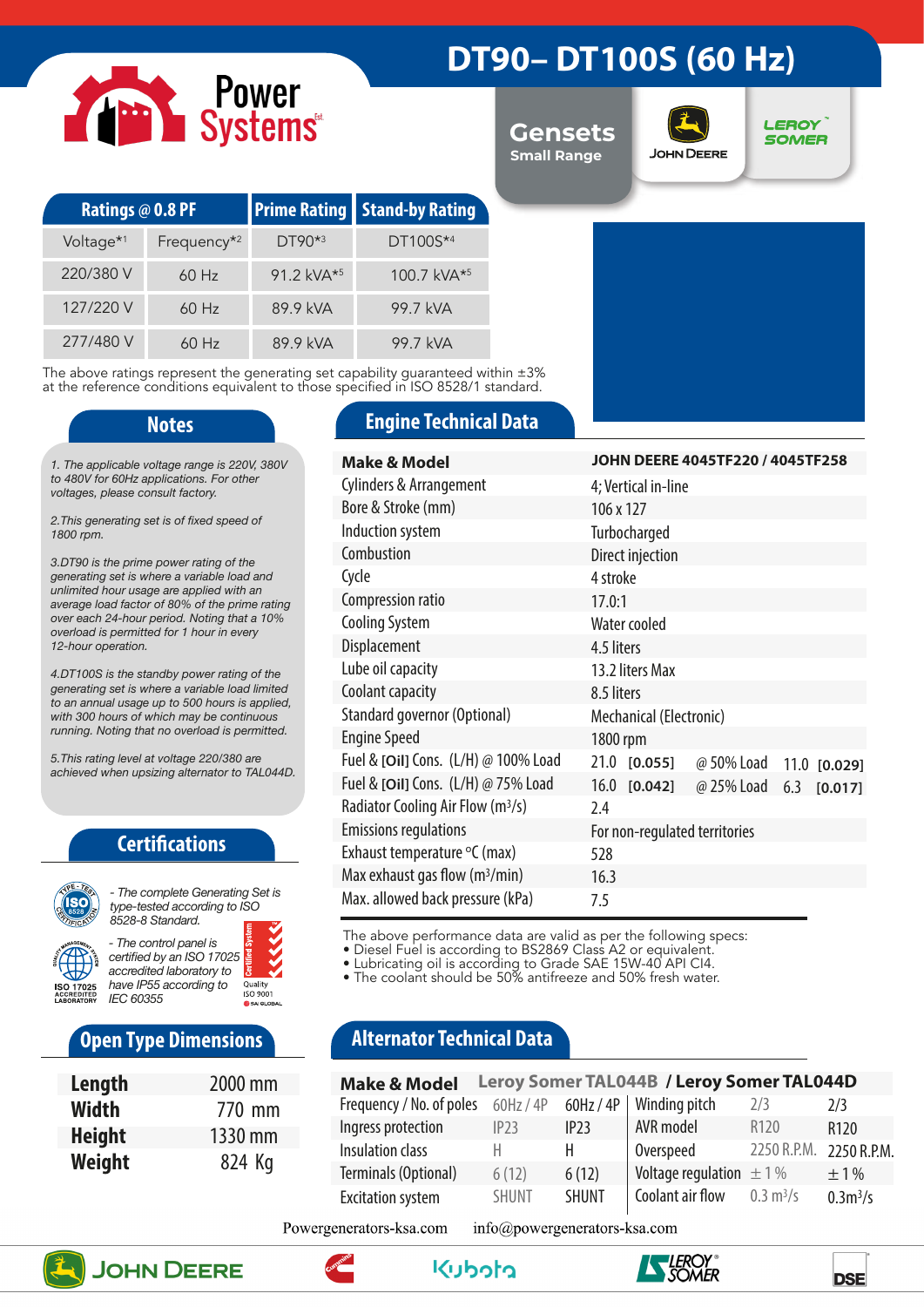

# **DT90– DT100S (60 Hz)**

**Gensets Small Range**



**LEROY SOMER** 

# **Control Panel Specifications**

GMP260MK (DSE6010 MKII) panel is an automatic start generating set panel of microprocessor-based design which is capable of interfacing with electronic engine through the can-bus J1939. It is fully configurable by front fascia buttons and PC software as well. If Mains voltage is to be monitored, DSE6020MKII can be offered.

Circuit Breaker Schneider or ABB, 3 Pole MCCB (4 Pole available as Optional)



# **Construction**

| <b>Sheet Fabrication</b> | CNC shearing & bending                                                                                                                                                                        |
|--------------------------|-----------------------------------------------------------------------------------------------------------------------------------------------------------------------------------------------|
| Paint type               | Heat-treated powder-coated                                                                                                                                                                    |
| <b>Paint application</b> | Electrostatic corona spraying                                                                                                                                                                 |
| <b>Durability tests</b>  | • IMPACT [EN ISO 6272]<br>• Salt spray resistance [ASTM B117-73]<br>• Humidity Resistance [ASTM D2247]                                                                                        |
| Compliance               | • Panel is compliant with [ISO8528-8]<br>• Clearance & Creepage [IEC60355-1]<br>• Leakage current & Dielectric strength [IEC60355-1]<br>• Protection against electric shock [IEC600 364-4-41] |
| Degree of protection     | IP <sub>55</sub>                                                                                                                                                                              |
| Wire crimping            | • Crimping force up to 20KN<br>• Accuracy of 0.01mm<br>$\bullet$ Each crimping is checked by Komax CFA $+$                                                                                    |
| Wire coding              | • Wires are coded by wire color and cross-section<br>• Wires are coded by printed numbers<br>• Wires are coded by printed function of the wire                                                |

| <b>Protection</b><br>(standard) | (OPTIONAL Note <sup>1,3</sup> ) | <b>Control</b><br>(standard)   | (OPTIONAL Note <sup>1</sup> ) | <b>Instrumentation</b><br>(standard) | (OPTIONAL Note <sup>1,3</sup> )   |
|---------------------------------|---------------------------------|--------------------------------|-------------------------------|--------------------------------------|-----------------------------------|
| Over/Under AC voltage           | High oil temperature            | Remote start input             | Battery Changer: 5A, 10A, UL  | Gen AC Voltage: 3ph VLL & VLN        | Lube oil temperature              |
| Over / Under frequency          | High exhaust temperature        | <b>Emergency Stop button</b>   | Fuel pump control             | Gen Frequency: Hz                    | Exhaust temperature               |
| Delayed Over current            | Low fuel pressure               | Common Alarm volt-free contact | Extension:                    | Gen Current: 3 phase A               | Engine Inlet air (Boost) pressure |
| Short-circuit                   | Low coolant pressure            | Event log (50 events)          | Ethernet - Modbus TCP         | Power: KW, KVA, KVAR & PF            | Charging ammeter                  |
| Over KW                         | Low fuel level                  | <b>Weekly Exerciser</b>        | RS485- Modbus RTU             | Energy: KWhr, KVAhr, KVARhr          | Fuel pressure                     |
| High Engine Temperature         | Low oil level                   | Audible Alarm                  | Webnet – GPS tracker          | Lube Oil pressure                    | Coolant pressure                  |
| Low oil pressure                | High winding temperature        | <b>Standard CANbus J1939</b>   | Water in Fuel Detection.      | Engine coolant temperature           | Fuel level                        |
| Maintenance Alarm               | High bearing temperature        | Preheat control                |                               | <b>Battery DC Voltage</b>            | Lube oil level                    |
| High/Low Battery voltage        | Low boost pressure              |                                |                               | DC Alternator Voltage                | Winding temperature 3xRTD         |
| Low coolant level Note 2        | Fusible link fire protection    |                                |                               | <b>Engine Speed</b>                  | Bearing temperature RTD           |
|                                 | Low coolant temperature         |                                |                               | Operating hours                      |                                   |

Note 1: some OPTIONAL features could be standard if CANbus is established within electronic engines.

Note 2: Low coolant level protection is standard feature for Gensets above 200KVA, otherwise it is optional.

Note 3: There is limitation in the number of protections and measurements that can be offered with GMP260MK.

Other types of control Panels & Modules can be offered according to required specifications (DSE 7310/20, 7410/20, 8610, 8810 and Others).

Powergenerators-ksa.com

info@powergenerators-ksa.com



**JOHN DEERE**